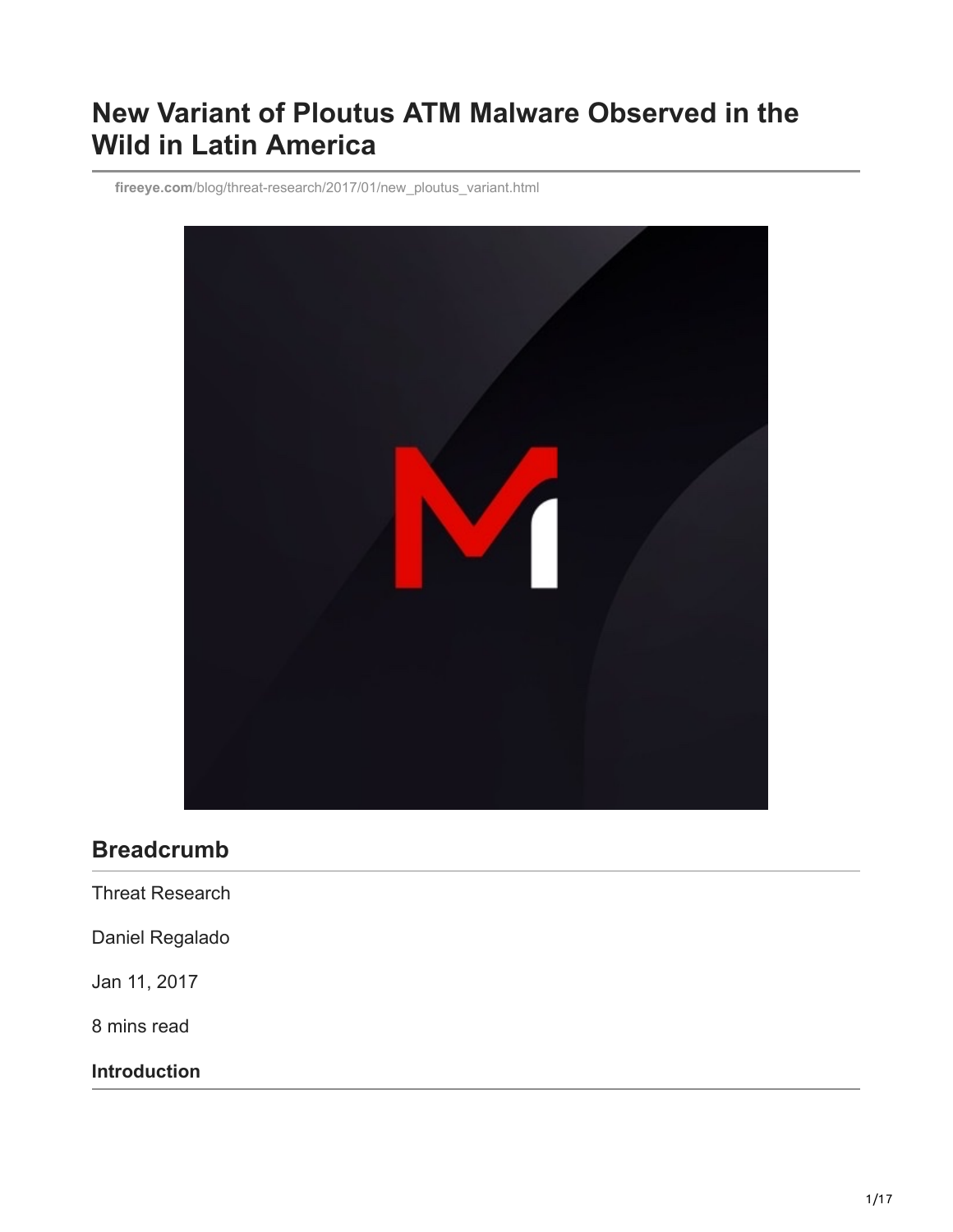Ploutus is one of the most advanced ATM malware families we've seen in the last few years. Discovered for the [first time in Mexico](https://community.broadcom.com/symantecenterprise/communities/community-home/librarydocuments/viewdocument?DocumentKey=4274cb7f-d65d-4928-bdf4-0275eedc80d2&CommunityKey=1ecf5f55-9545-44d6-b0f4-4e4a7f5f5e68&tab=librarydocuments) back in 2013, Ploutus enabled criminals to empty ATMs using either an external keyboard attached to the machine or [via SMS message,](https://community.broadcom.com/symantecenterprise/communities/community-home/librarydocuments/viewdocument?DocumentKey=990a8f20-043f-444c-b349-617f908899db&CommunityKey=1ecf5f55-9545-44d6-b0f4-4e4a7f5f5e68&tab=librarydocuments) a technique that had never been seen before.

FireEye Labs recently identified a previously unobserved version of Ploutus, dubbed Ploutus-D, that interacts with KAL's Kalignite multivendor ATM platform. The samples we identified target the ATM vendor Diebold. However, minimal code change to Ploutus-D would greatly [expand its ATM vendor targets since Kalignite Platform runs on 40 different ATM vendors in](http://www.kal.com/en/video/multi-vendor) 80 countries.

Once deployed to an ATM, Ploutus-D makes it possible for a money mule to obtain thousands of dollars in minutes. A money mule must have a master key to open the top portion of the ATM (or be able to pick it), a physical keyboard to connect to the machine, and an activation code (provided by the boss in charge of the operation) in order to dispense money from the ATM. While there are some risks of the money mule being caught by cameras, the speed in which the operation is carried out minimizes the mule's risk.

This blog covers the changes, improvements, and Indicators of Compromise (IOC) of Ploutus-D in order to help financial organizations identify and defend against this threat.

## **Previously unobserved features of Ploutus-D**

- It uses the Kalignite multivendor ATM Platform.
- It could run on ATMs running the Windows 10, Windows 8, Windows 7 and XP operating systems.
- It is configured to control Diebold ATMs.
- It has a different GUI interface.
- It comes with a Launcher that attempts to identify and kill security monitoring processes to avoid detection.
- It uses a stronger .NET obfuscator called Reactor.

## **Commonality between Ploutus and Ploutus-D**

- The main purpose is to empty the ATM without requiring an ATM card.
- The attacker must interact with the malware using an external keyboard attached to the ATM.
- An activation code is generated by the attacker, which expires after 24 hours.
- Both were created in .NET.
- Can run as Windows Service or standalone application.

## **Dissecting Ploutus-D**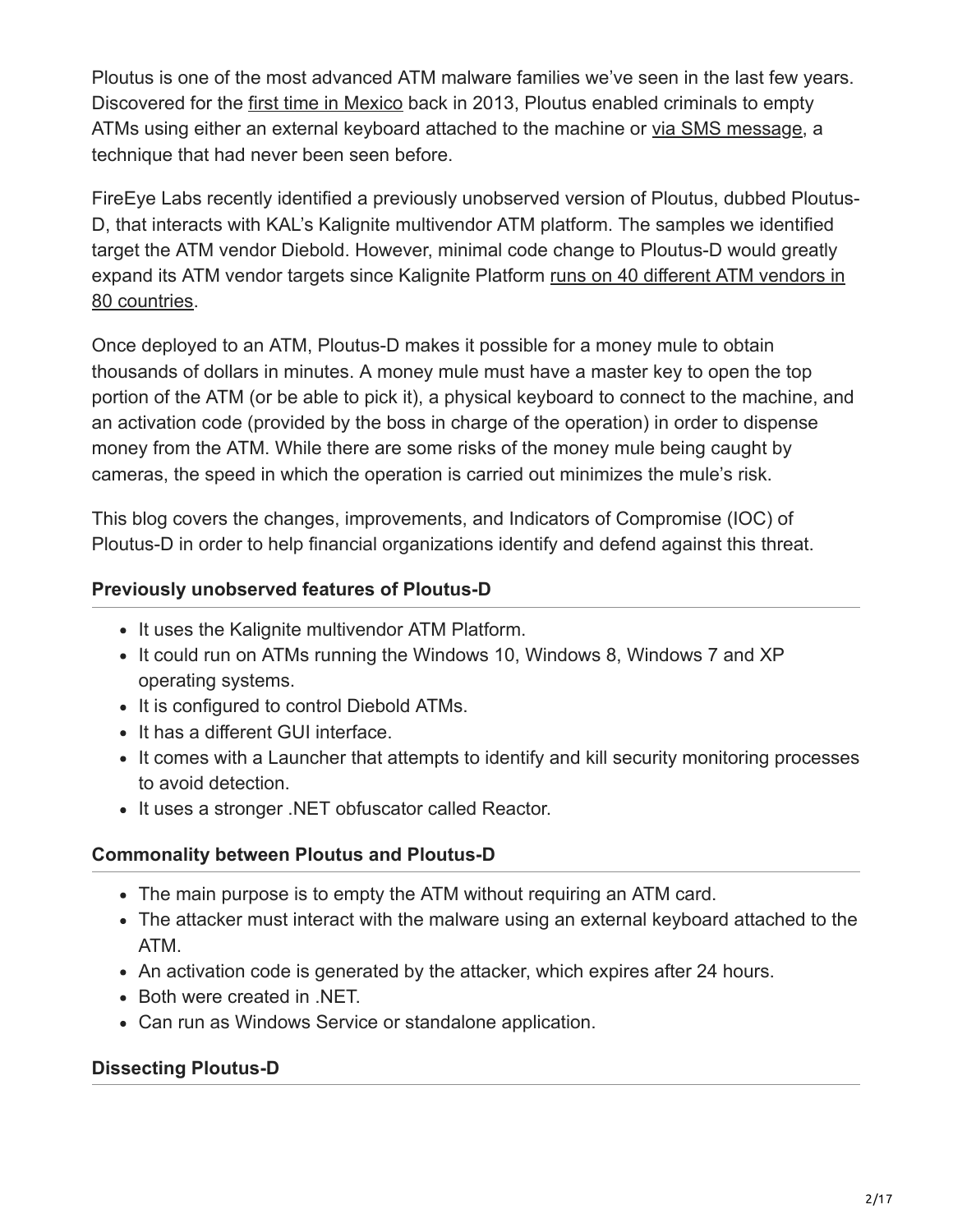Ploutus-D (observed in the wild with the filename of "AgilisConfigurationUtility.exe") can run as a standalone application or as a Windows service started by a Launcher (observed in the wild as "Diebold.exe"). Although multiple functionality is shared between the two components, the main difference is that Ploutus-D is the component with the capability to dispense money.

Launcher – Diebold.exe (.NET)

#### MD5 C04A7CB926CCBF829D0A36A91EBF91BD

| .NET Obfuscator        | Reactor                   |
|------------------------|---------------------------|
| <b>File Size</b>       | 198 kB                    |
| File Type              | Win32 EXE                 |
| <b>Time Stamp</b>      | 2016:11:16 04:55:56-08:00 |
| <b>Code Size</b>       | 199168                    |
| <b>File Version</b>    | 0.0.0.1                   |
| <b>Internal Name</b>   | Diebold.exe               |
| <b>Legal Copyright</b> | Copyright © 2015          |
| Original Filename      | Diebold.exe               |
| <b>Product Name</b>    | <b>Diebold</b>            |
| <b>Product Version</b> | 0.0.0.1                   |

Table 1: Launcher Properties

This time, the attackers put more effort into trying to obfuscate and protect their code from reverse engineering by switching from .NET Confuser to Reactor. A quick look at how the protected code appears is shown in Figure 1.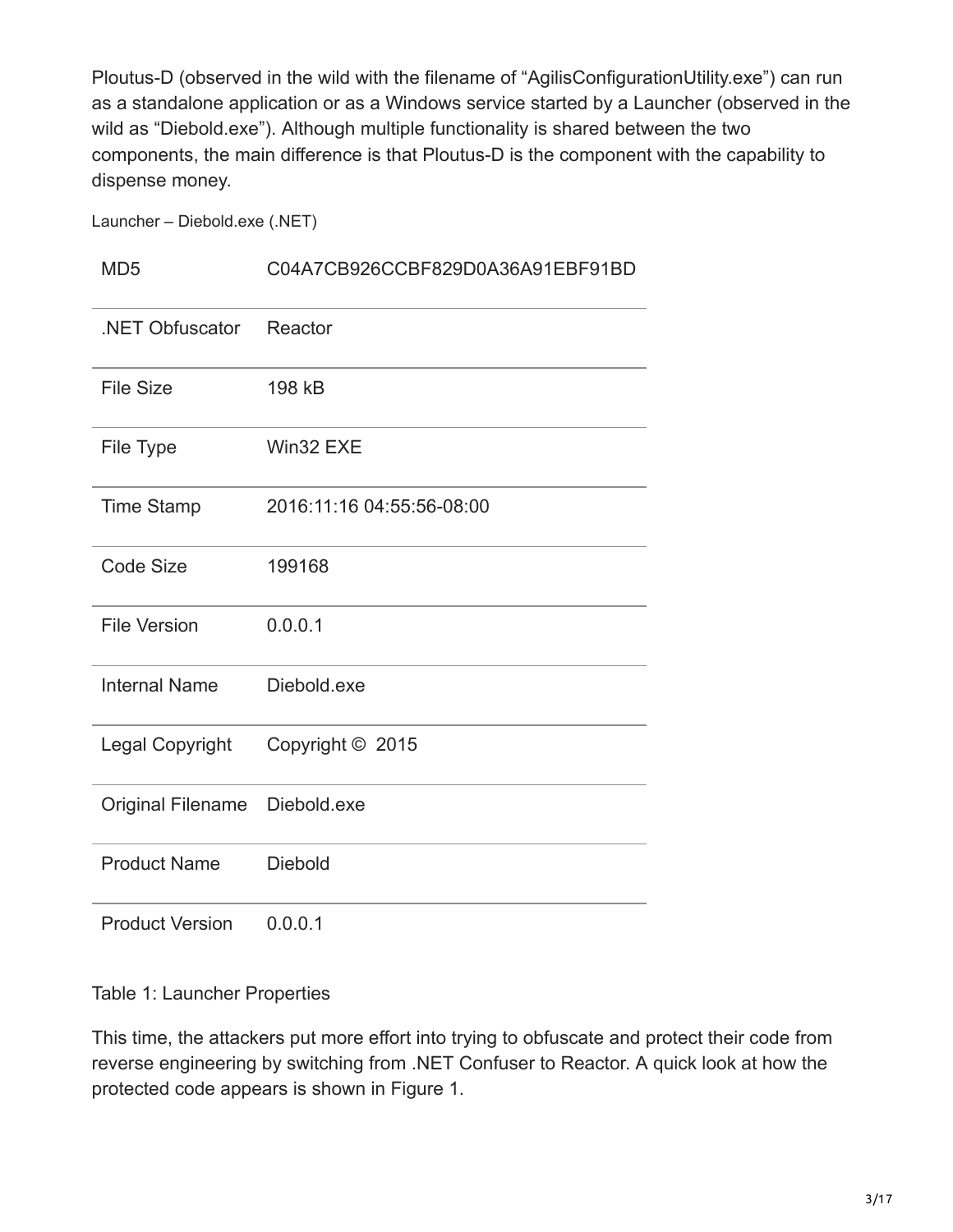| Code protected by Reactor |                                     |
|---------------------------|-------------------------------------|
|                           | Figure 1: Code protected by Reactor |
|                           |                                     |

Inspecting the Launcher

Once the code is deobfuscated, it is easy to understand the internal workings. Before the Launcher execution starts, it will perform an integrity check on itself to make sure it has not been altered.

The Launcher can receive different arguments in the command line to either install as a service, run Ploutus-D, or uninstall from the machine. The service properties can be seen in Figure 2.

| <b>D</b> Service Description of the Launcher |          |
|----------------------------------------------|----------|
|                                              |          |
|                                              |          |
|                                              |          |
|                                              |          |
|                                              |          |
|                                              |          |
|                                              |          |
|                                              | Figure 2 |
|                                              |          |
|                                              |          |
|                                              |          |
|                                              |          |
|                                              |          |
|                                              |          |
|                                              |          |
|                                              |          |

Service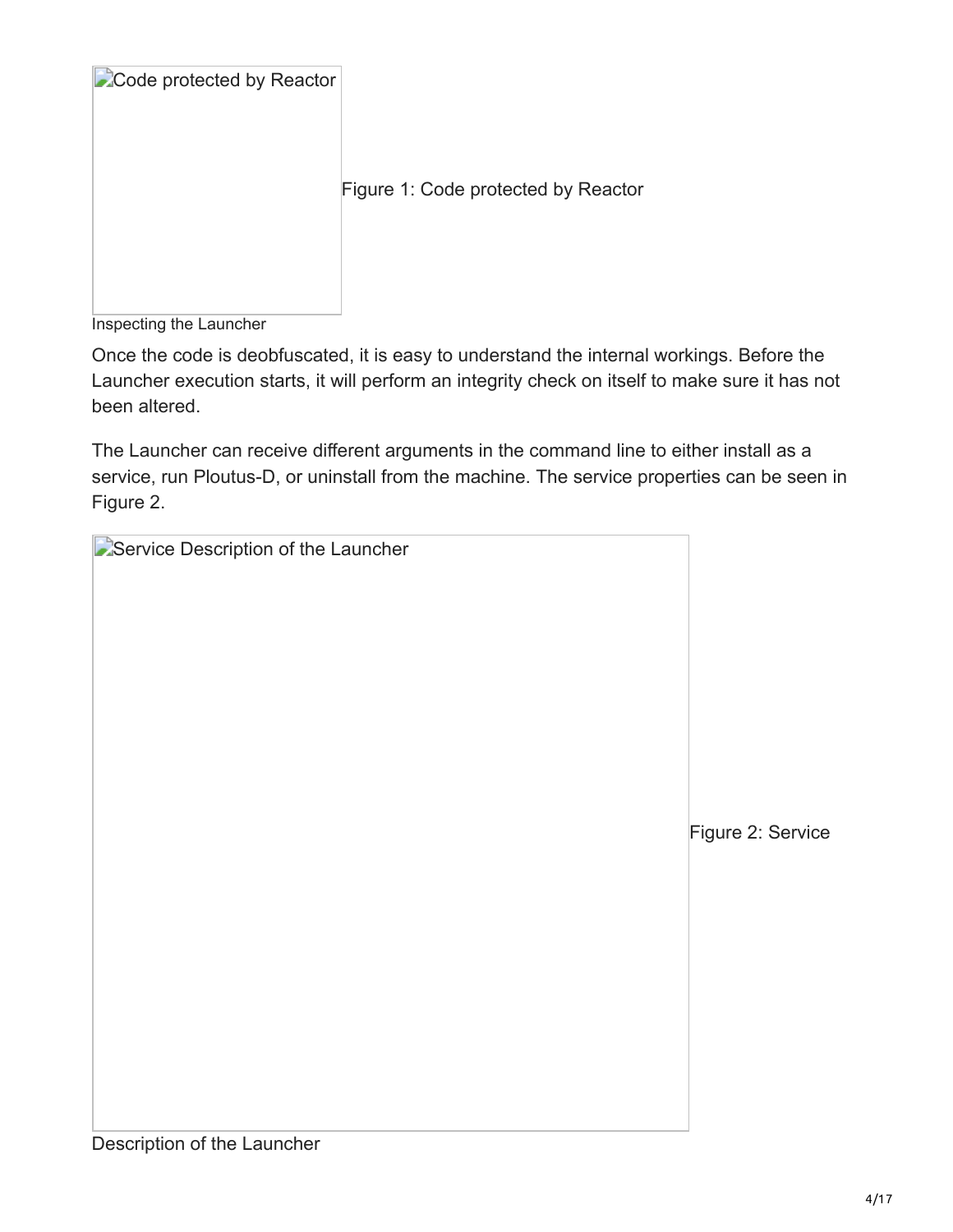#### **Persistence**

Using a very common persistence technique, the malware will add itself to the "Userinit" registry key to allow execution after every reboot. The key is located at:

\HKLM\Software\Microsoft\Windows NT\CurrentVersion\Winlogon\Userinit

Interacting with the Launcher

The attacker must interact with the Launcher by attaching a keyboard to the ATM USB or PS/2 port. Figure 3 below shows an example of this setup.

**EXeyboard attached to the ATM port** 

Figure 3: Keyboard attached to the ATM port

Once the Launcher has been installed in the ATM, it will perform keyboard hooking in order to read the instructions from the attackers via the external keyboard. A combination of "F" keys will be used to request the action to execute (see Figure 4).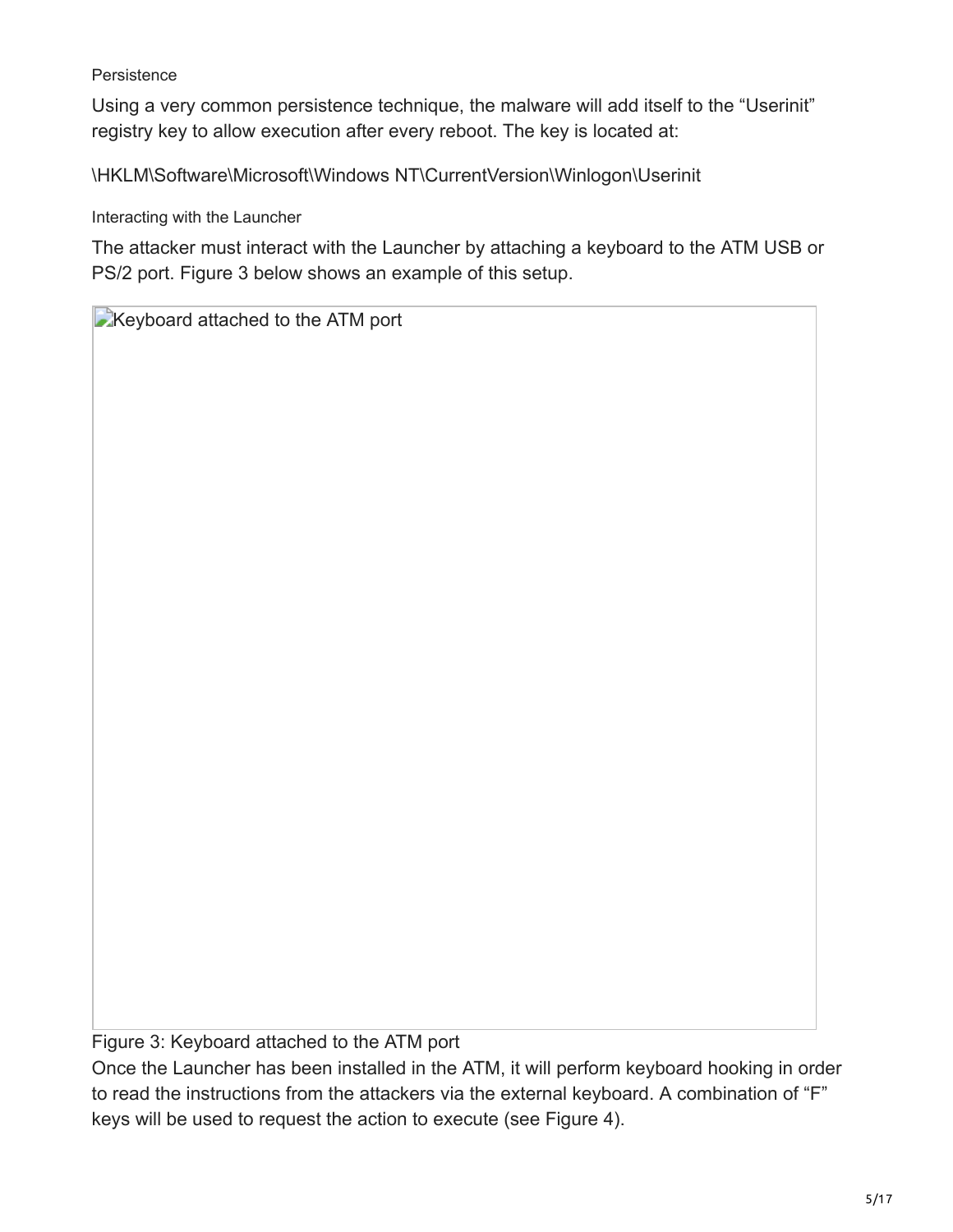| <b>Confidence in the Launcher via</b><br>keyboard<br><b>Izovicond</b> | Figure 4: Interacting with the Launcher via |
|-----------------------------------------------------------------------|---------------------------------------------|
|-----------------------------------------------------------------------|---------------------------------------------|

keyboard

The main tasks supported are:

- Start programs on demand, some of which are decrypted from the resource section of the Launcher:
	- C:\Program Files\Diebold\Agilis Startup\AgilisShellStart.exe
	- Main.exe
	- XFSConsole.exe
- Kill Processes:
	- o NHOSTSVC.exe
	- AgilisConfigurationUtility.exe
	- XFSConsole.exe
- Delete Files:

NetOp.LOG – Secure Remote Management solution

• Reboot Machine:

"wmic os where Primary='TRUE' reboot"

As seen in Figure 5, a request has been sent to run Ploutus-D (AgilisConfigurationUtility.exe) from command line.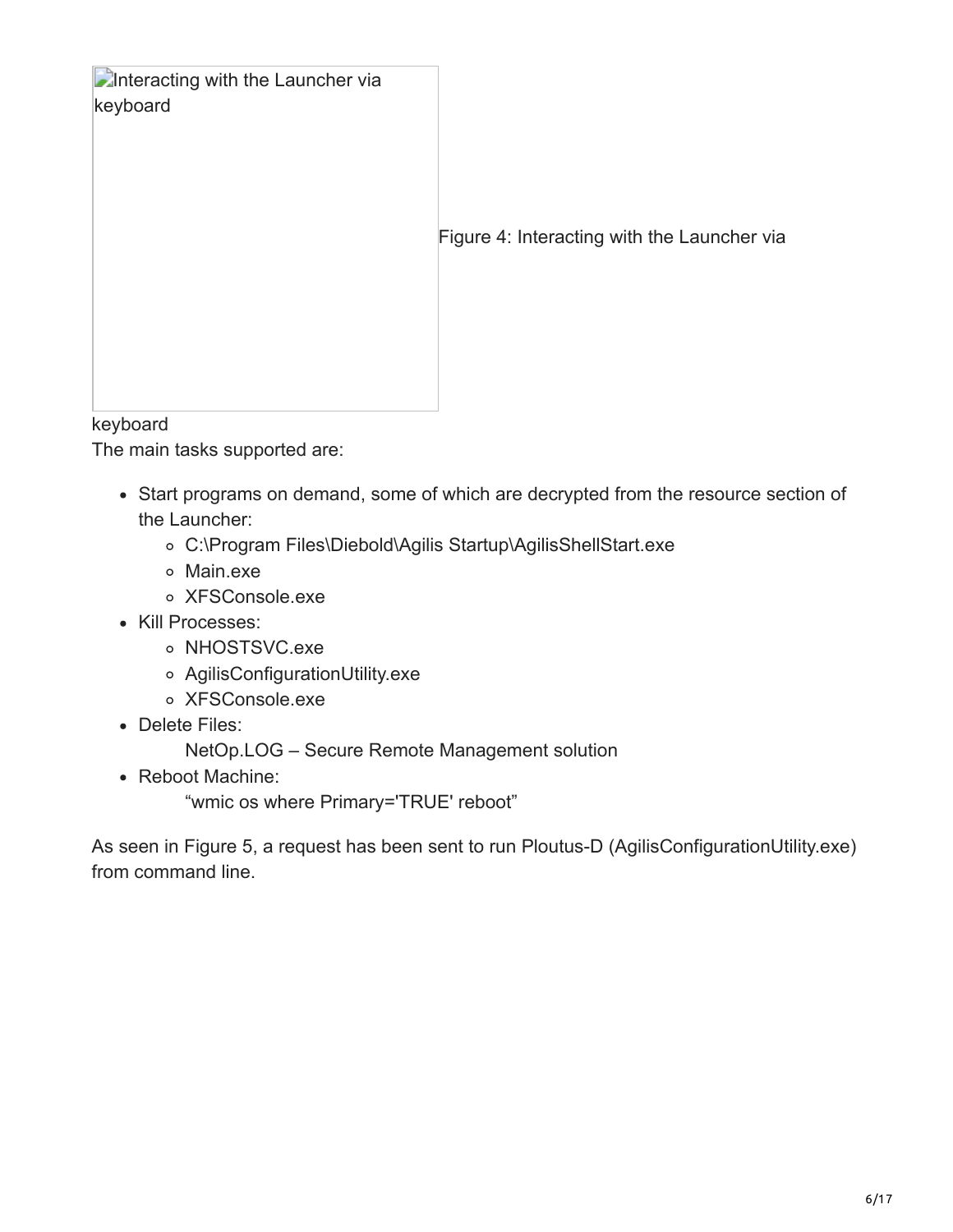**E**Starting Ploutus-D by the Launcher Figure 5: Starting

Ploutus-D by the Launcher

Legitimate KAL ATM software is dropped into the system along with Ploutus-D, as shown in the Figure 6. The reason for this is to make sure that all the software and versions needed to properly run the malware are present in the same folder to avoid any dependency issues. The same technique was also used by the first version of Ploutus.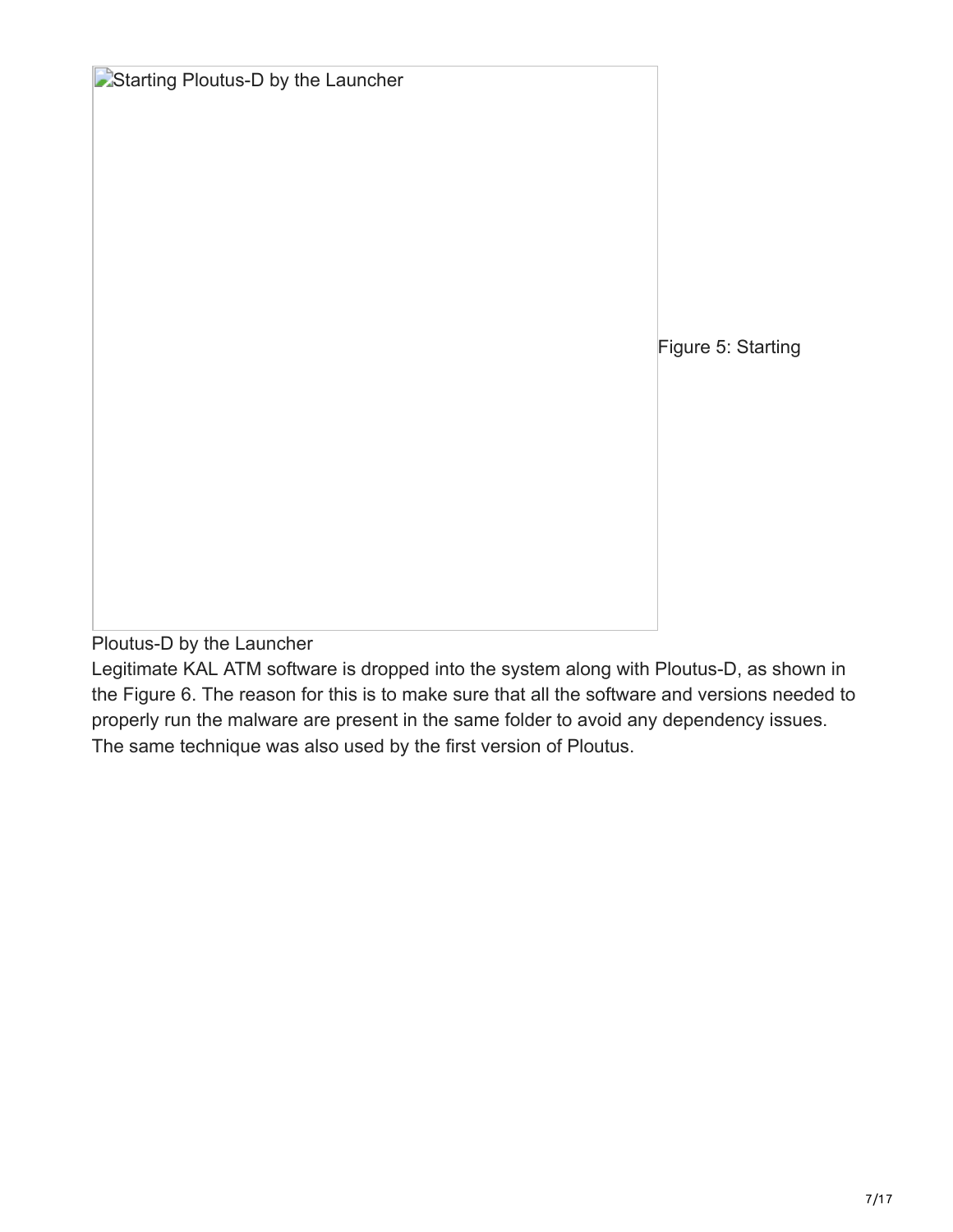**Dropped files by the Launcher** 

Figure 6: Dropped files by the Launcher The K3A.Platform.dll DLL will load the Kalignite Platform to allow Ploutus-D to control the ATM.

This shows that the attackers likely have access to the targeted ATM software. They can either buy physical ATMs from authorized resellers, which come preloaded with vendor software, or they could just steal the ATMs directly from the bank's facility. An example of a real incident reported in Mexico is shown in Figure 7.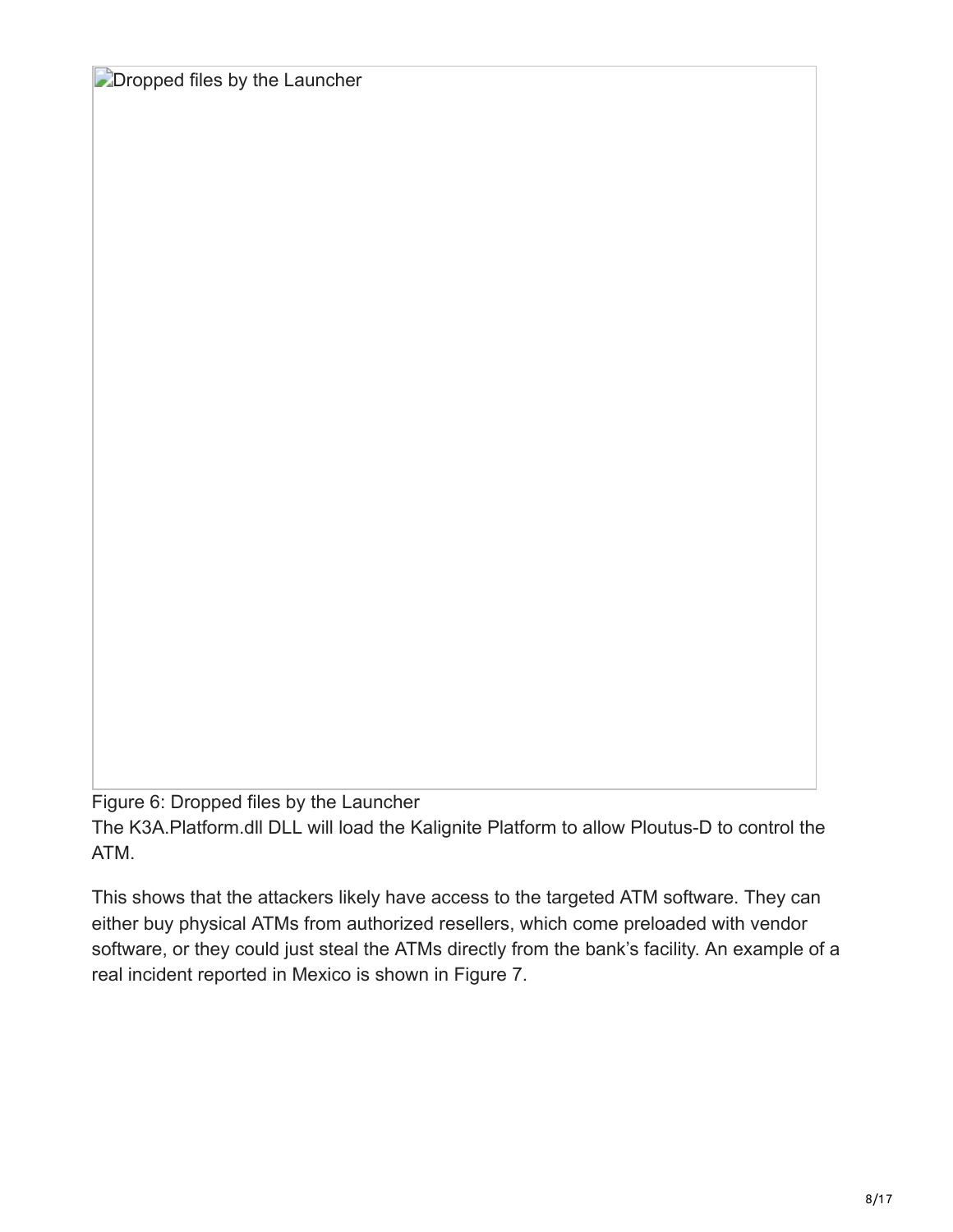| Attackers physically stealing ATMs<br>Figure 7: Attackers physically stealing ATMs |
|------------------------------------------------------------------------------------|
|------------------------------------------------------------------------------------|

Ploutus-D – AgilisConfigurationUtility.exe (.NET)

## MD5 5AF1F92832378772A7E3B07A0CAD4FC5

| .NET Obfuscator          | Reactor                   |
|--------------------------|---------------------------|
| <b>File Size</b>         | 274 kB                    |
| File Type                | Win32 EXE                 |
| <b>Time Stamp</b>        | 1992:06:19 15:22:17-07:00 |
| Code Size                | 29696                     |
| <b>OS Version</b>        | 4.0                       |
| <b>Image Version</b>     | 0.0                       |
| <b>Subsystem Version</b> | 4.0                       |

Table 2: Ploutus-D Properties

Similar to the Launcher, this binary also came protected with Reactor obfuscator (see Figure 8).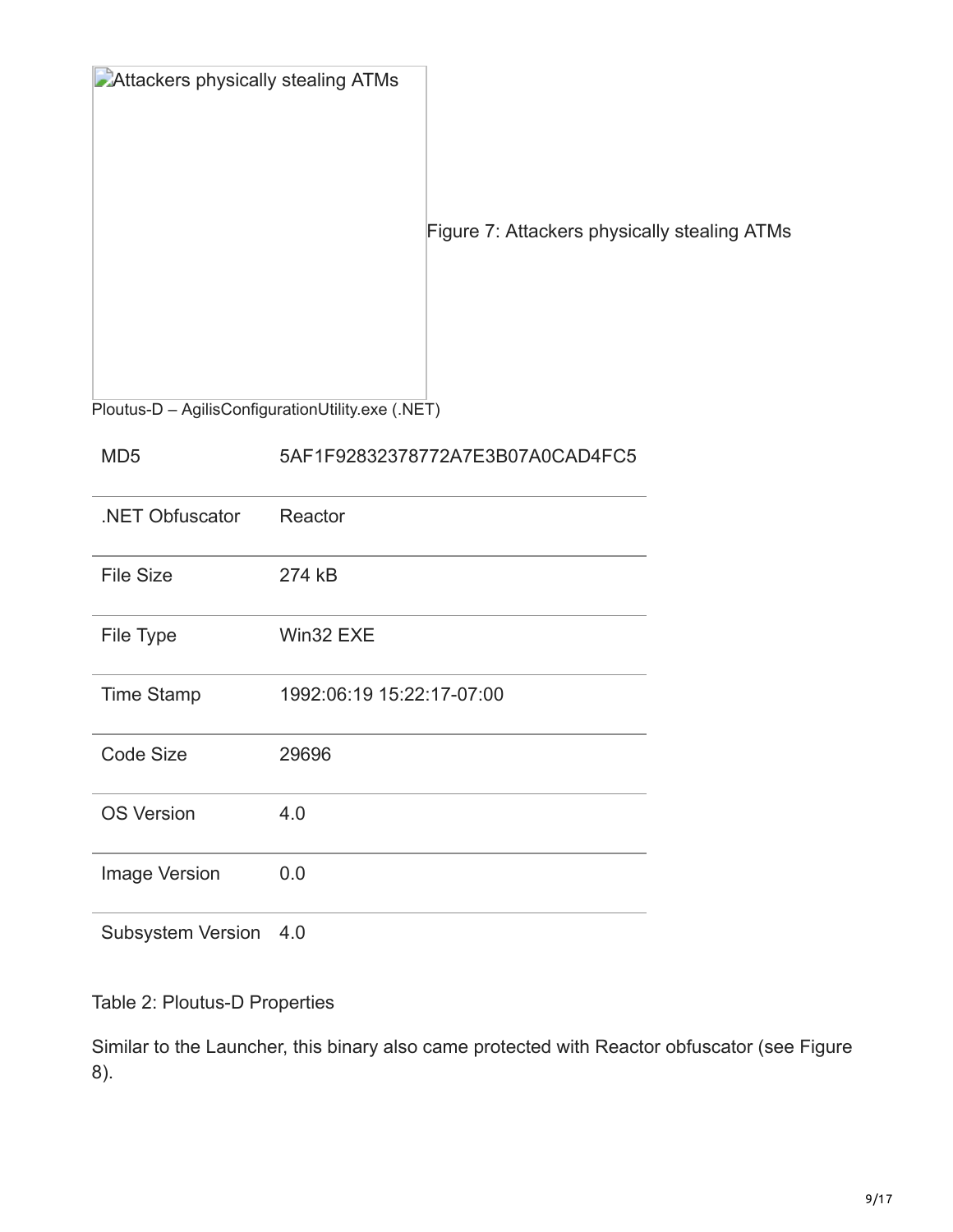| <b>Protected with Reactor</b> |                                  |
|-------------------------------|----------------------------------|
|                               | Figure 8: Protected with Reactor |

Looking at the unprotected code (see Figure 9), the connection with Ploutus became evident since the names of most of the functions are the same as in the first version.

| Unprotected code |                            |
|------------------|----------------------------|
|                  | Figure 9: Unprotected code |
|                  |                            |

Ploutus-D will make sure a mutex with the name "KaligniteAPP" does not exist in the system in order to start running. Similar to the Launcher, Ploutus-D will hook the keyboard in order for the attackers to interact with it; however, apart from receiving commands from "F" keys, it will also read from the numeric pad (numbers).

Similar to the previous version, the GUI will be enabled by entering a combination of "F" keys. Then, a valid 8-digit code must be entered in the GUI in order to be able to dispense money. Ploutus-D also allows the attackers to enter the amount to withdraw (billUnits  $-4$ digits) and the number of cycles (billCount – 2 digits) to repeat the dispensing operation (see Figure 10).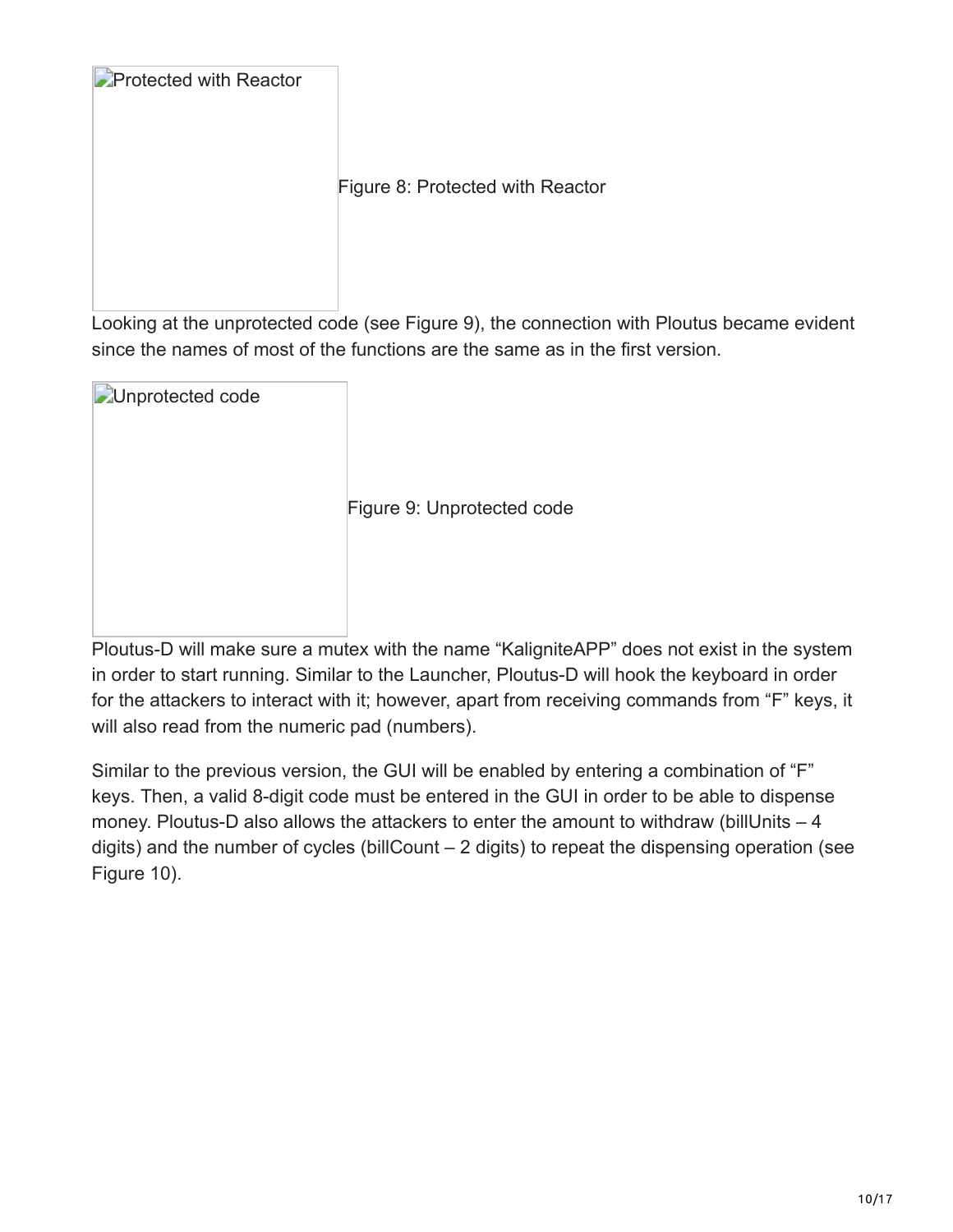**Parsing amount and cycles** 

Figure 10: Parsing amount and cycles

The Ploutus-D GUI is displayed in Figure 11. It is configured to list properties of 18 cassettes (C1-C18). Letter "D" shows the status of the cassette and "CV" is a value taken from the registry. The message "Estado:Activado", which means "State: Activated", is displayed if a valid code has been entered. The ATM ID and HW\_ID are unique to the ATM. The amount to be retrieved is displayed as: "Cantidad: 500" (default value if no amount entered in the GUI). The total amount depends on the currency, which is also calculated by the malware.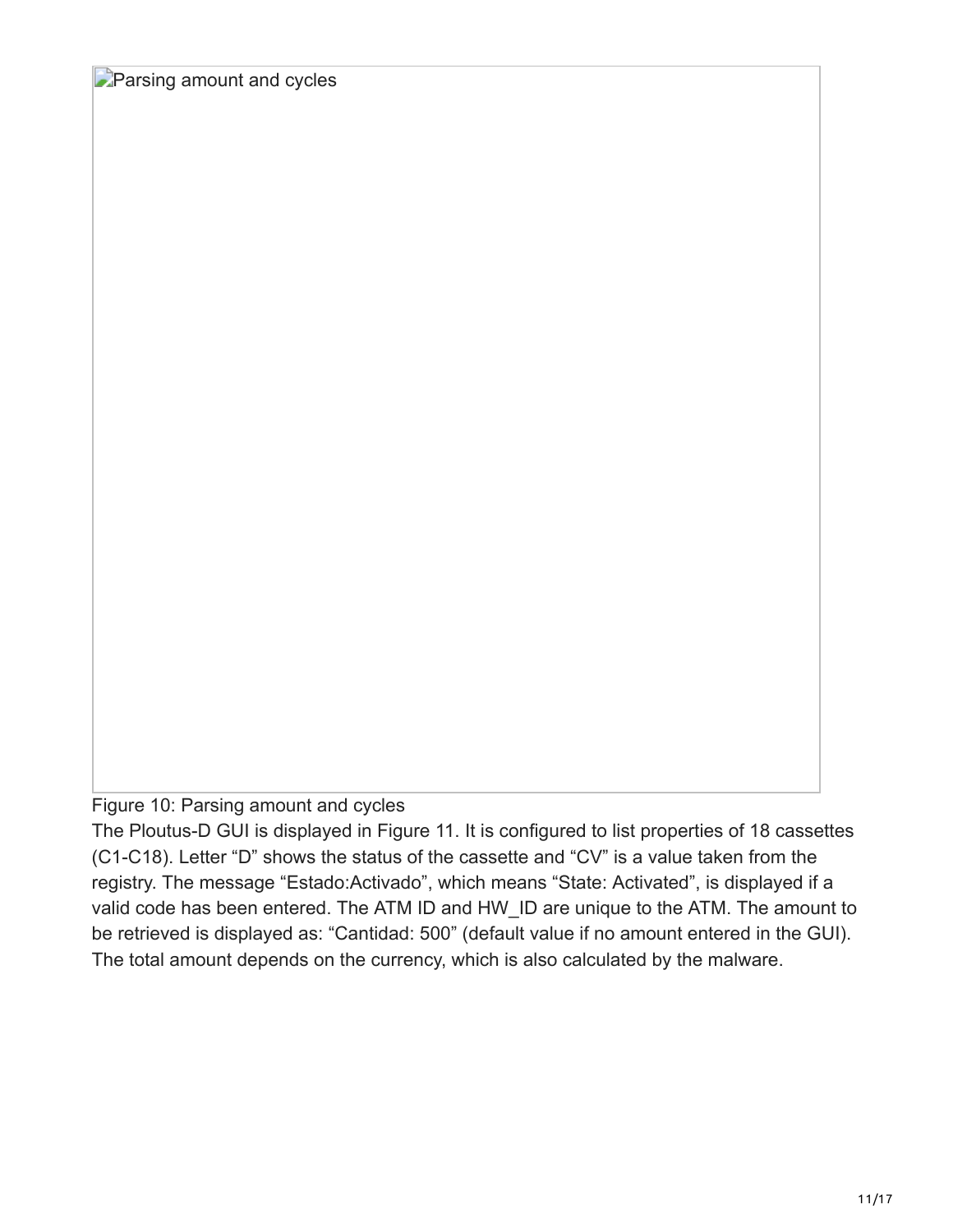**Ploutus-D GUI enabled** 

Figure 11: Ploutus-D GUI enabled

All the actions are logged into a file with the name "Log.txt". An extract can be seen in Figure 12.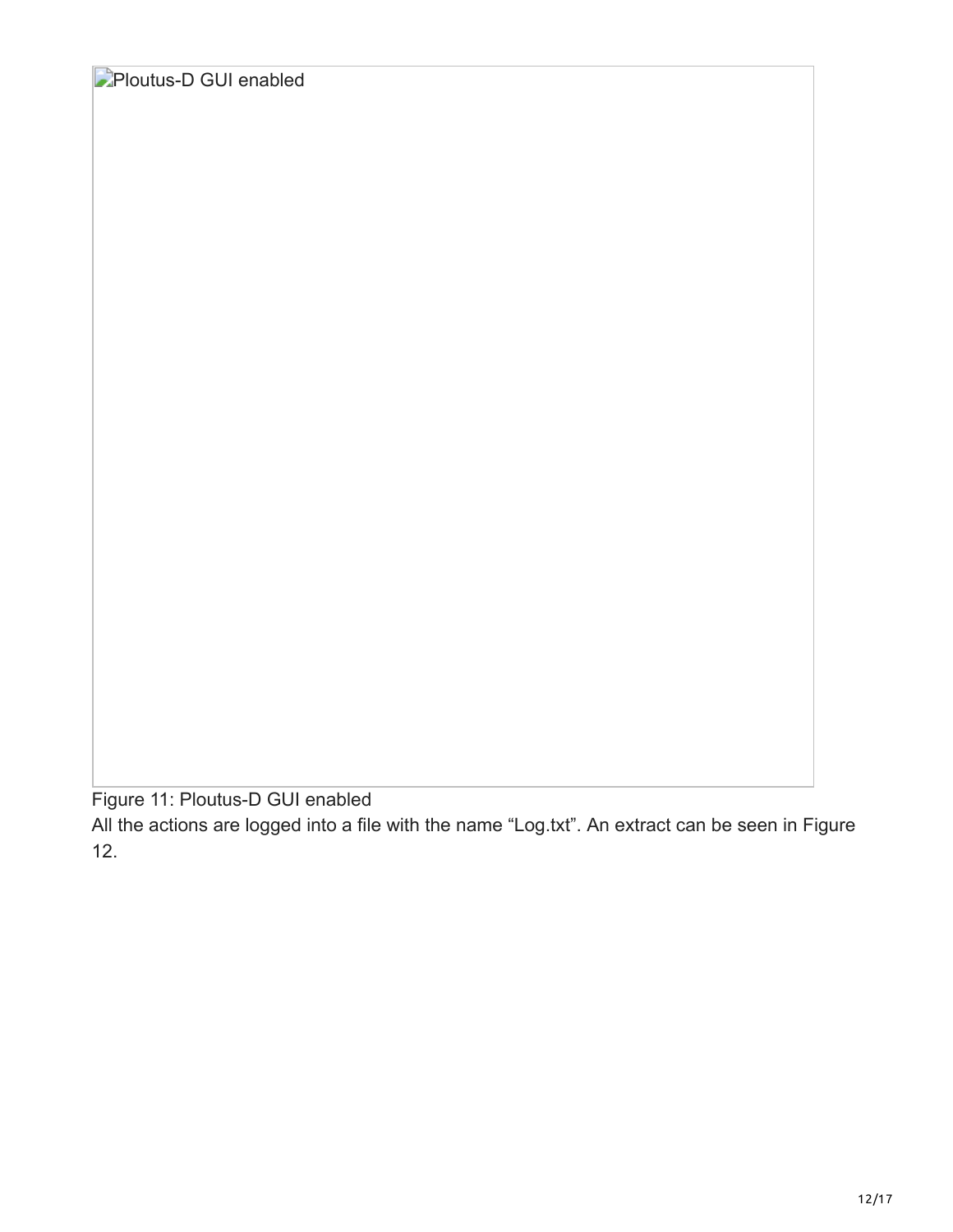|  |  |  | Log File recording actions |
|--|--|--|----------------------------|
|--|--|--|----------------------------|

Figure 12: Log File recording

actions

#### **Dispensing the Money**

In order for the mule to be able to start dispensing money, a valid 8-digit code must be entered. This code is provided by the boss in charge of the operation and is calculated based on a unique ID generated per ATM, and the current month and day of the attack.

Once a valid activation code has been entered (which expires in 24 hours), the dispensing process will start by pressing "F3" from the external keyboard.

The malware will first identify the cassette's denomination by querying the registry denomination table from Diebold Dispenser Logical Name "DBD\_AdvFuncDisp" at:

\HKLM\SOFTWARE\XFS\PHYSICAL\_SERVICES\DBD\_AdvFuncDisp\Denomination Table

A similar strategy will be used to get the cassette's status and type, to make sure they are working properly, and, more important, to identify that it has at least one bill to withdraw.

Ploutus-D will load "KXCashDispenserLib" library implemented by Kalignite Platform (K3A.Platform.dll) to interact with the XFS Manager and control the Dispenser (see Figure 13).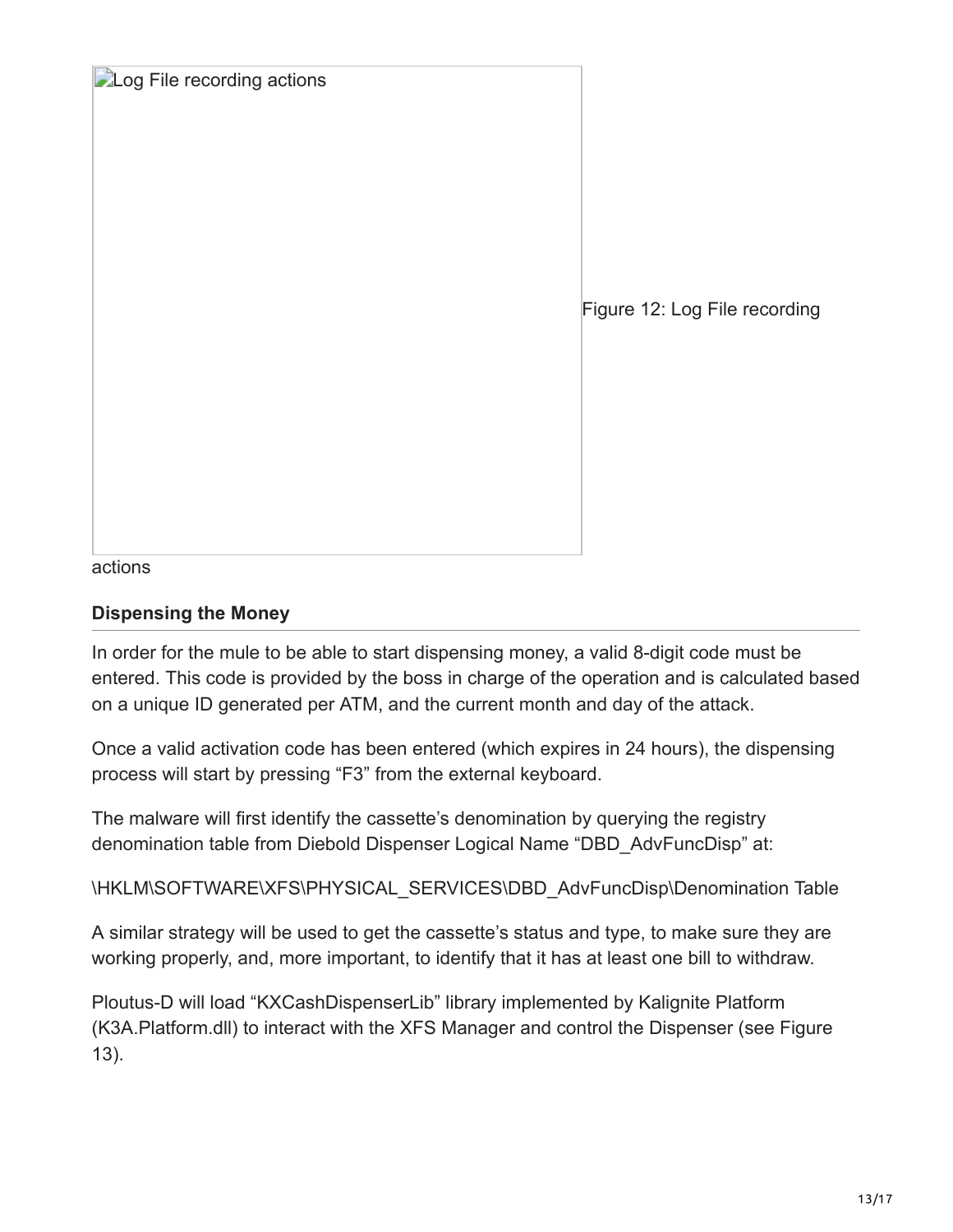**Loading Dispenser Class** Figure 13: Loading

Dispenser Class

Figure 14 shows a graphical representation of the XFS Manager and its interaction with Kalignite Platform via KXCashDispenserLib.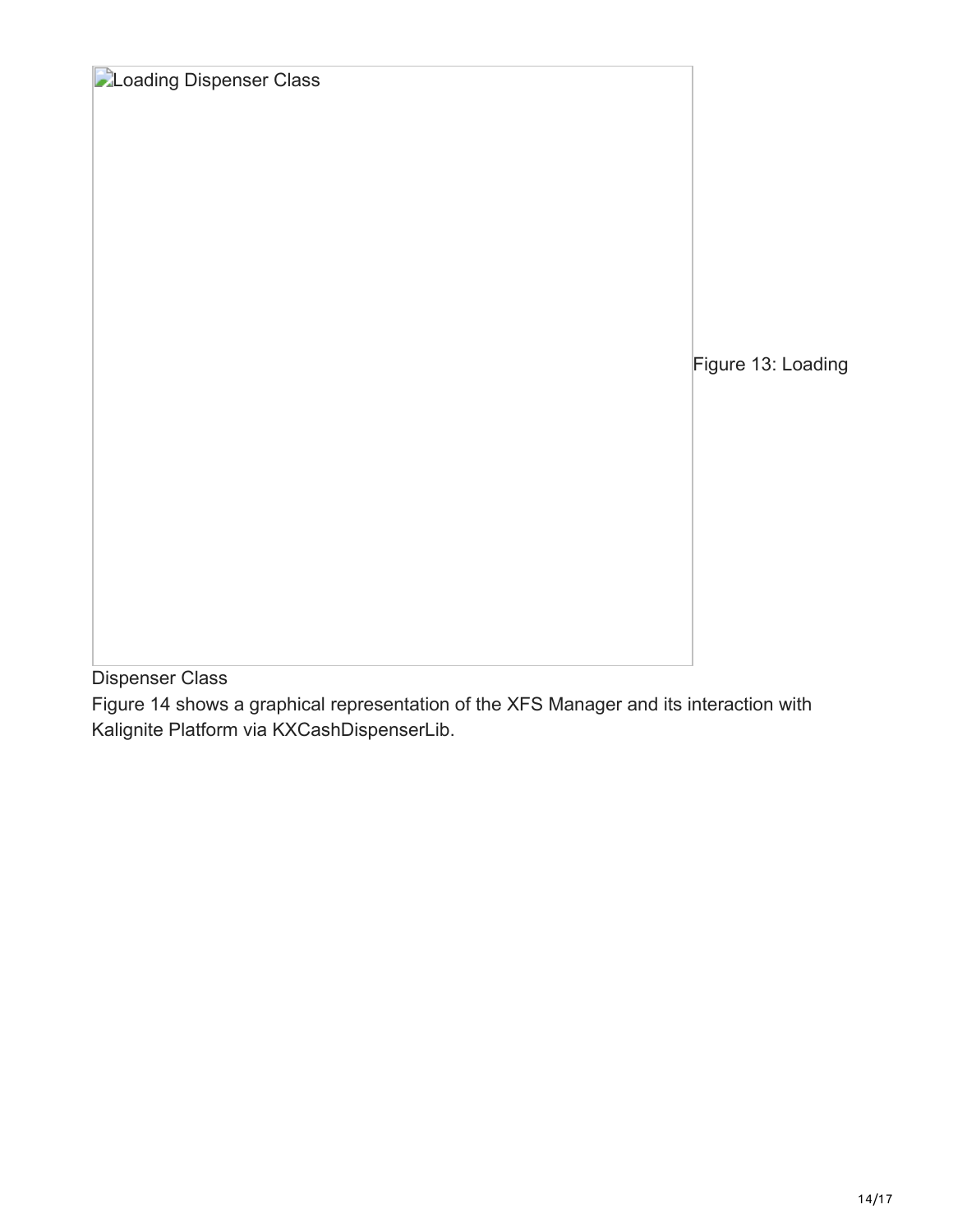## Figure 14: XFS Manager

The knowledge shown in the code to properly implement all the different classes and methods to control the Dispenser suggests that the developers of the malware have either access to real ATMs during the development or they hired individuals with experience coding on these machines.

## **Expanding Ploutus to other ATM vendors**

Kalignite Platform is said to support 40 ATM vendors. Looking at the code to dispense money, the only pieces adjusted to target Diebold are the different registry keys to read the cassette (DBD\_AdvFuncDisp) parameters (see Figure 15).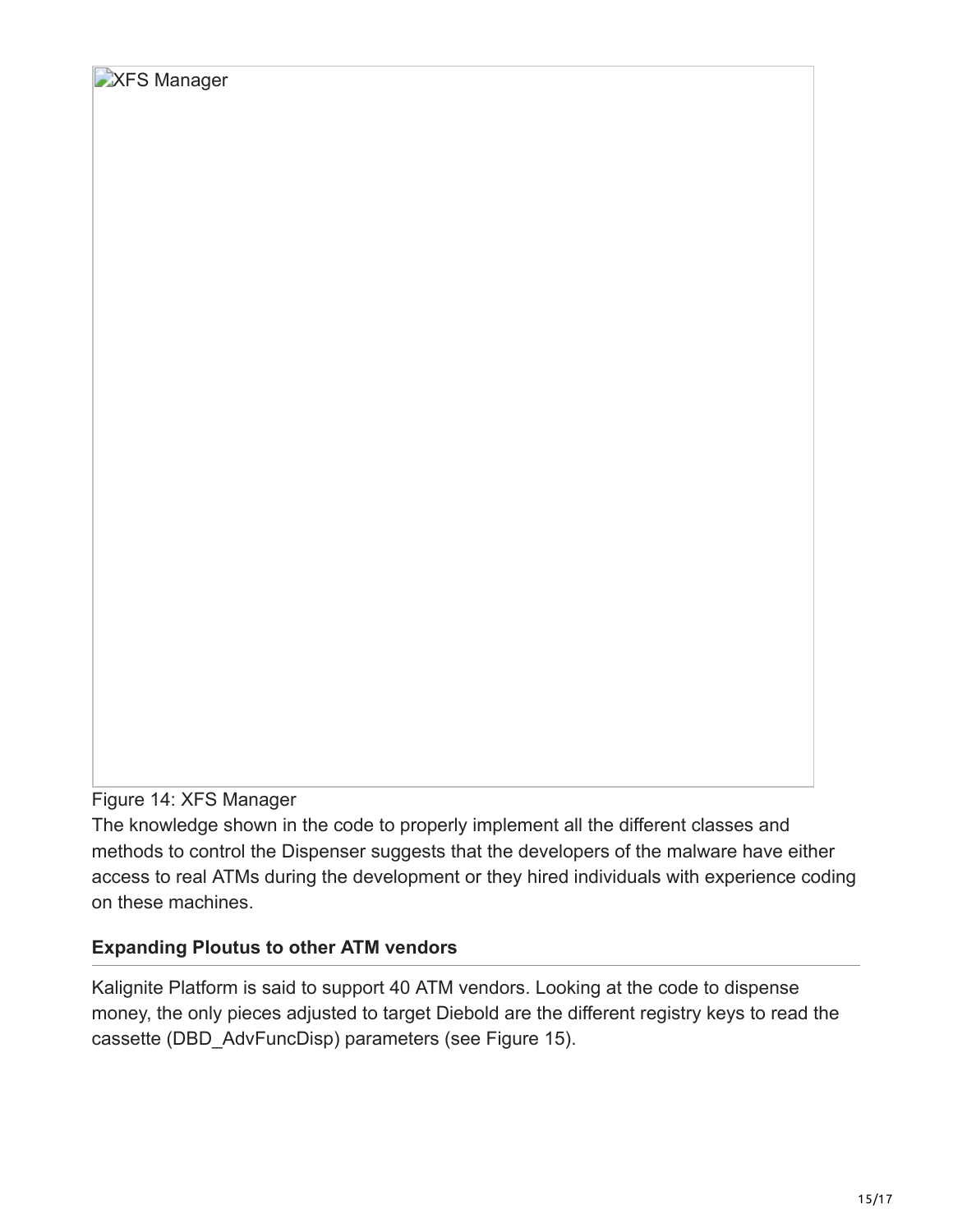**Getting Diebold Cassette parameters** 

Figure 15: Getting Diebold Cassette parameters

Since Ploutus-D interacts with the Kalignite Platform, only minor modifications to the Ploutus-D code may be required to target different ATM vendors worldwide.

## **Conclusion**

As anticipated in our [2017 predictions report,](https://www.fireeye.com/blog/executive-perspective/2016/11/questions_and_answer.html) the use of ATM malware will continue to increase, especially in underdeveloped countries with weaker physical security controls. By leveraging the Kalignite Platform, Ploutus can be easily modified to attack various ATM vendors and operating systems.

## **Frequently Asked Questions**

1. When was Ploutus-D first discovered? Ploutus-D was uploaded to VirusTotal in November 2016.